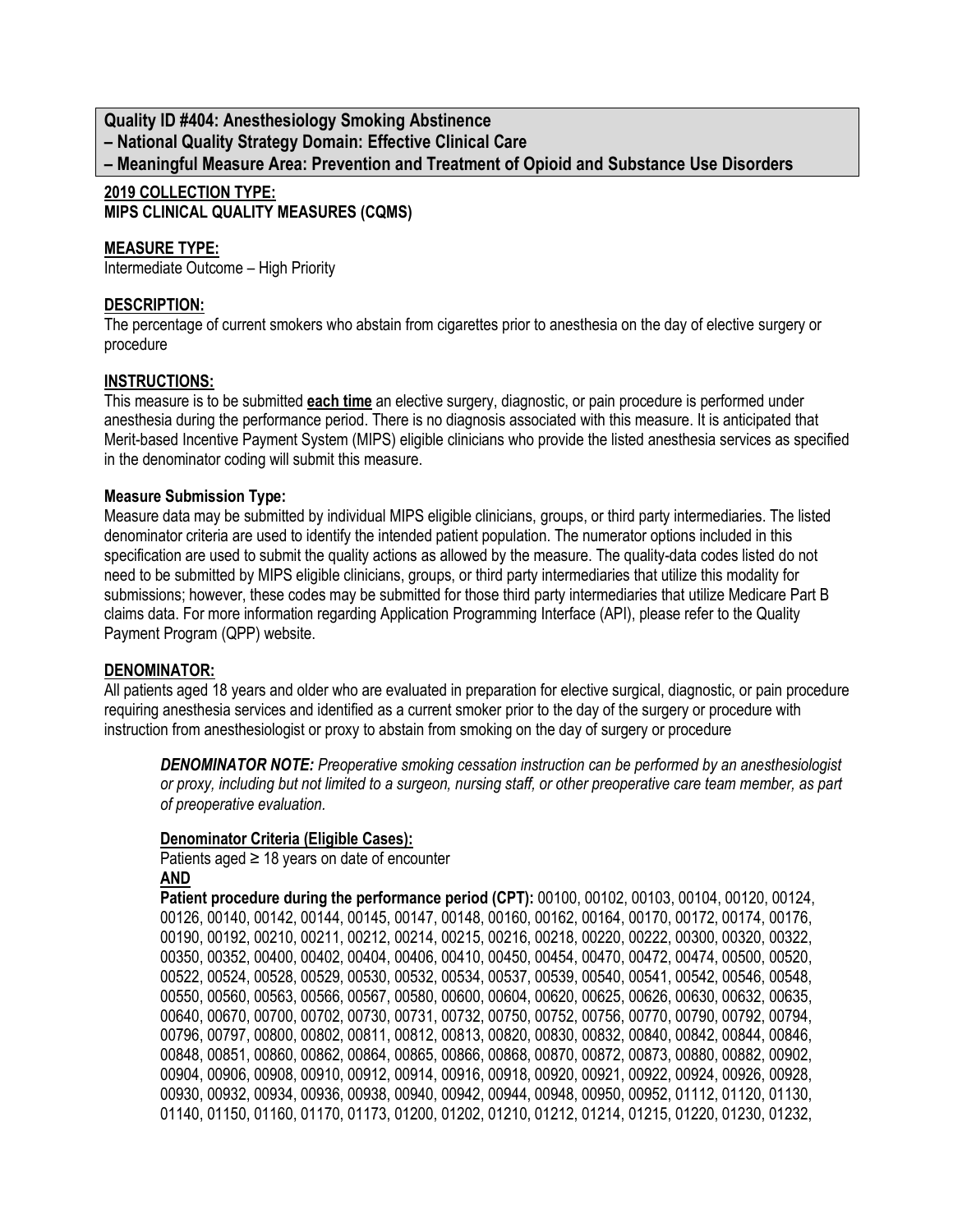01234, 01250, 01260, 01270, 01272, 01274, 01320, 01340, 01360, 01380, 01382, 01390, 01392, 01400, 01402, 01404, 01420, 01430, 01432, 01440, 01442, 01444, 01462, 01464, 01470, 01472, 01474, 01480, 01482, 01484, 01486, 01490, 01500, 01502, 01520, 01522, 01610, 01620, 01622, 01630, 01634, 01636, 01638, 01650, 01652, 01654, 01656, 01670, 01680, 01710, 01712, 01714, 01716, 01730, 01732, 01740, 01742, 01744, 01756, 01758, 01760, 01770, 01772, 01780, 01782, 01810, 01820, 01829, 01830, 01832, 01840, 01842, 01844, 01850, 01852, 01860, 01916, 01920, 01922, 01924, 01925, 01926, 01930, 01931, 01932, 01933, 01935, 01936, 01951, 01952, 01958, 01960, 01961, 01966, 01991, 01992, 27095, 27096, 62320, 62321, 62322, 62323, 62324, 62325, 62326, 62327, 64400, 64402, 64405, 64408, 64410, 64413, 64415, 64416, 64417, 64418, 64420, 64421, 64425, 64430, 64435, 64445, 64446, 64447, 64448, 64449, 64450, 64455, 64461, 64463, 64479, 64483, 64486, 64487, 64488, 64489, 64490, 64493, 64505, 64510, 64517, 64520, 64530, 0228T, 0230T **AND Current smoker (e.g. cigarette, cigar, pipe, e-cigarette or marijuana):** G9642 **AND Elective surgery:** G9643 **AND**

**Received instruction from the anesthesiologist or proxy prior to the day of surgery to abstain from smoking on the day of surgery:** G9497

#### **NUMERATOR:**

Patients who abstained from smoking prior to anesthesia on the day of surgery or procedure

#### **Definition:**

**Abstinence -** Defined by either patient self-report or an exhaled carbon monoxide level of < 10 ppm.

| <b>Numerator Options:</b>   | Patients who abstained from smoking prior to anesthesia                                                     |
|-----------------------------|-------------------------------------------------------------------------------------------------------------|
| <b>Performance Met:</b>     | on the day of surgery or procedure (G9644)                                                                  |
| <b>Performance Not Met:</b> | Patients who did not abstain from smoking prior to<br>anesthesia on the day of surgery or procedure (G9645) |

#### **RATIONALE:**

**OR**

Each year, approximately 10 million cigarette smokers require surgery and anesthesia in the US. Smoking is a significant independent risk factor for perioperative heart, lung, and wound-related complications. There now is good evidence that perioperative abstinence from smoking reduces the risk of heart, lung, and wound-related perioperative complications, and that the perioperative period represents a "teachable moment" for smoking cessation that improves long-term abstinence rates. While a longer duration of abstinence is associated with a greater benefit for patients, even just abstinence on the morning of surgery is associated with reduced levels of nicotine and carbon monoxide levels and a reduced risk of myocardial ischemia and surgical site infections. Evidence shows that perioperative tobacco cessation interventions can 1) increase perioperative abstinence rates in surgical patients who smoke and 2) decrease the rate of perioperative complications. Recent reviews identified a range of effective interventions, from brief counseling to the use of behavioral therapy and pharmacotherapy, that physicians who care for surgical patients (e.g., anesthesiologists and surgeons) can incorporate into their practices to improve perioperative smoking abstinence. Unfortunately, evidence also suggests that few of these physicians take advantage of the opportunity to intervene, and that many surgical patients still smoke even on the morning of surgery. If more surgical patients get help to quit smoking around the time of surgery, this will both reduce the rate of smoking-related perioperative complications such as wound infection, and lead to long-term improvements in health, as the average smoker gains 6-8 life years if they quit. Thus, this measure on abstinence on the morning of surgery not only directly affects acute surgical risk, but also serves as a marker for the provision of effective preoperative tobacco use interventions.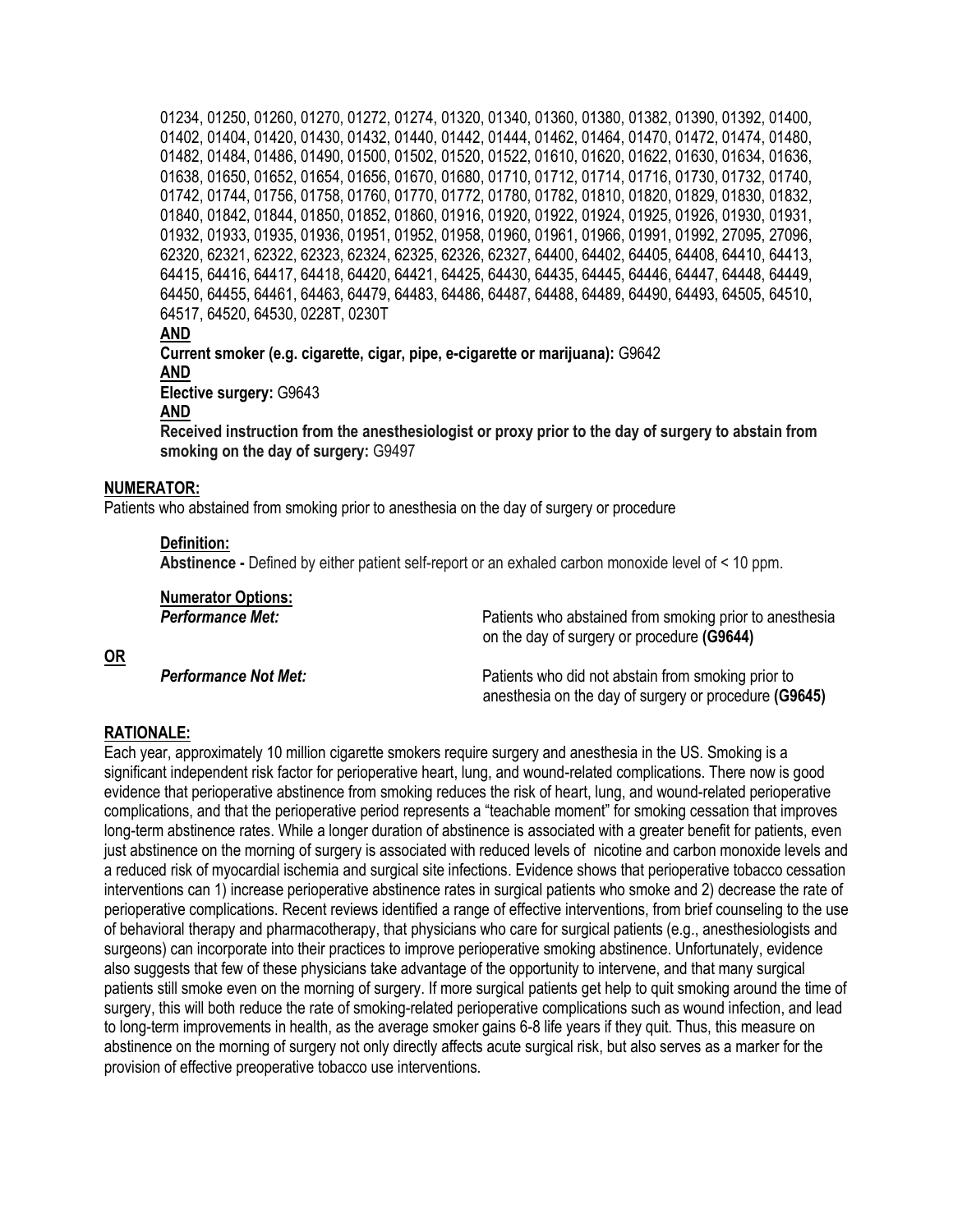### **CLINICAL RECOMMENDATION STATEMENTS:**

### **Clinical Practice Guideline for Treating Tobacco Use and Dependence: 2008 Update, U.S. Department of Health and Human Services Public Health Service**

It is essential that clinicians and health care delivery systems consistently identify and document tobacco use status and treat every tobacco user seen in a health care setting.

Tobacco dependence treatments are effective across a broad range of populations. Clinicians should encourage every patient willing to make a quit attempt to use the counseling treatments and medications recommended in this Guideline.

Brief tobacco dependence treatment is effective. Clinicians should offer every patient who uses tobacco at least the brief treatments shown to be effective in this Guideline.

#### **2013 American Society of Anesthesiologists Statement on Smoking Cessation**

Approximately one of every five American adults smoke cigarettes and up to half of these individuals will die prematurely because of their use of tobacco. The majority of these smokers want to quit. Each year, millions of cigarette smokers require surgery and anesthesia in the United States. Smoking has a direct impact on postoperative outcomes such as wound healing, and abstinence from smoking may improve these outcomes. In addition, surgery may represent a teachable moment for promotion of long-term smoking cessation: i.e., smokers may be more receptive to messages urging them to quit. For these reasons, the scheduling of surgery represents an excellent opportunity for cigarette smokers to quit smoking. Patients should abstain from smoking for as long as possible both before and after surgery, and they should obtain help in doing so. Patients can receive help in a variety of ways, including telephone quitlines (1- 800-QUITNOW), which are of proven efficacy and are now readily available to all Americans.

## **COPYRIGHT:**

These performance measures (Measures) are not clinical guidelines, do not establish a standard of medical care, and have not been tested for all potential applicants. The American Society of Anesthesiologists (ASA) shall not be responsible for any use of the Measures.

The Measures, while copyrighted, can be reproduced and distributed, without modification, for non-commercial purposes, eg, use by health care providers in connection with their practices.

Commercial use is defined as the sale, license, or distribution of the Measures for commercial gain, or incorporation of the Measures into a product or service that is sold, licensed or distributed for commercial gain.

ASA encourages use of the Measures by other health care professionals, where appropriate. **Please contact ASA at [ASA Email \(qra@asahq.org\)](mailto:qra@asahq.org) before using information contained in this document to ensure proper permissions are obtained.**

Limited proprietary coding is contained in the Measure specifications for convenience. Users of the proprietary code sets should obtain all necessary licenses from the owners of these code sets. ASA disclaims all liability for use or accuracy of any coding contained in the specifications.

The five character codes and descriptors included in the Measure(s) are from Current Procedural Terminology (CPT®), copyright 2018 by the American Medical Association (AMA). Use of CPT in Measure(s) is limited to Non- Commercial Use. Any commercial use of CPT beyond fair use requires a license from the AMA. **CPT is provided "AS IS" without any liability to the AMA of any kind.**

The responsibility for the content of these Measures is with the Measure developer and no endorsement by the AMA is intended or should be implied. The AMA disclaims responsibility for any liability attributable or related to any use, nonuse or interpretation of information contained in this Measure, including CPT. The AMA does not practice medicine. The AMA assumes no liability for data contained or not contained herein. Any use of CPT outside of these Measures should refer to the most current CPT publication. Applicable FARS/DFARS Restrictions apply to U.S. Government Use.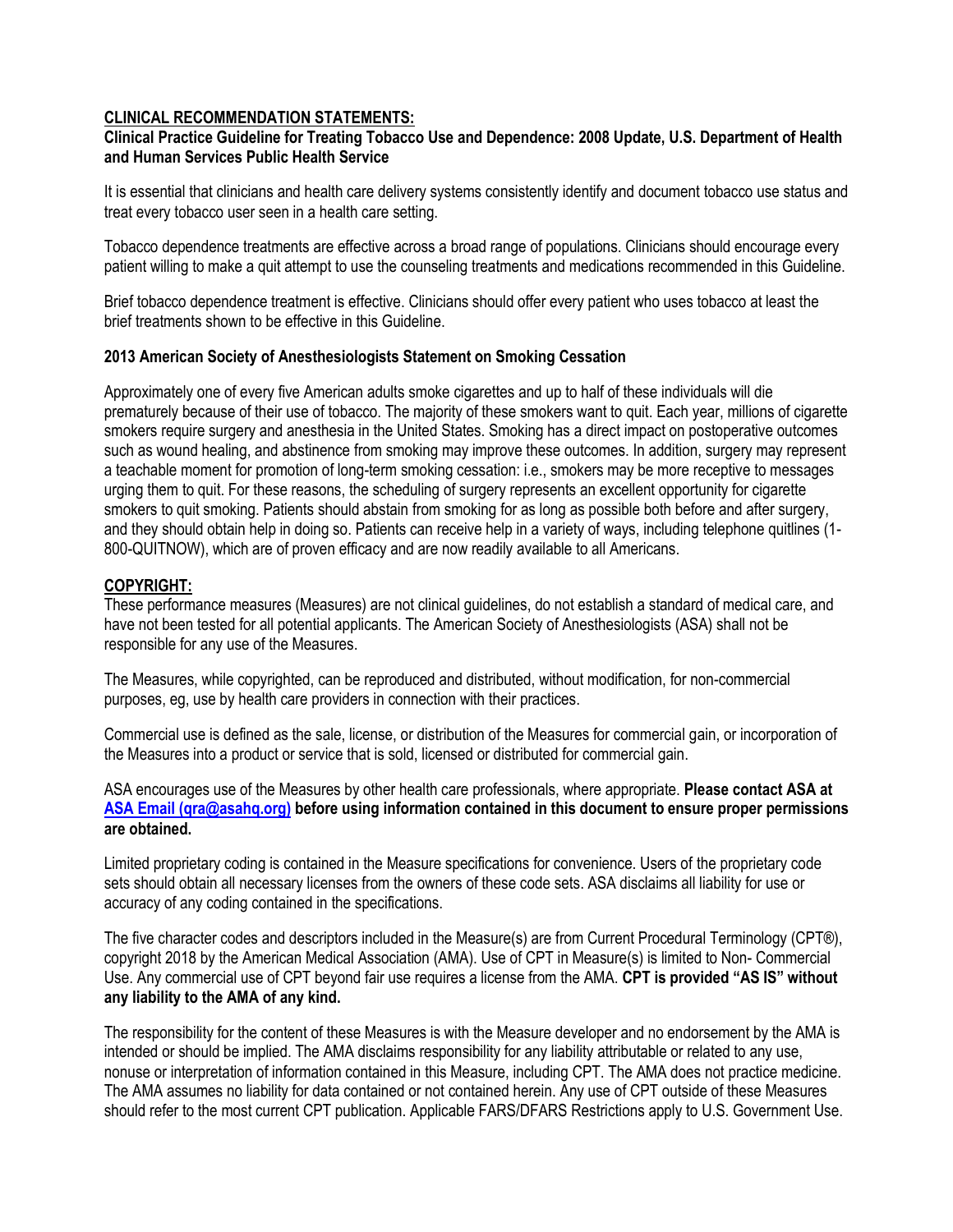# **THE MEASURES AND SPECIFICATIONS ARE PROVIDED "AS IS" WITHOUT WARRANTY OF ANY KIND.**

© 2017 American Society of Anesthesiologists. All Rights Reserved.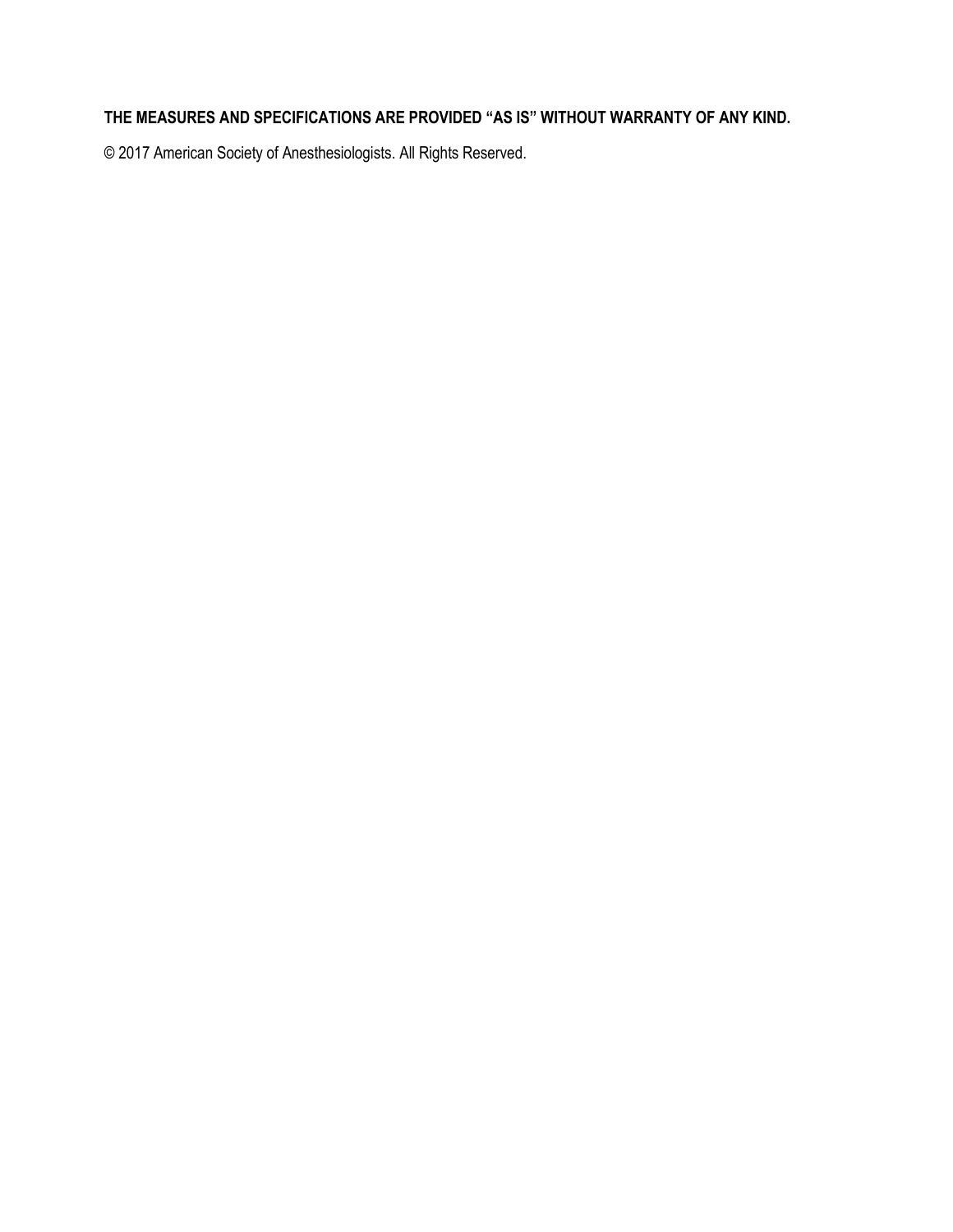#### **2019 Clinical Quality Measure Flow for Quality ID #404: Anesthesiology Smoking Abstinence**



\* See the posted Measure Specification for specific coding and instructions to submit this measure.

asure .<br>CPT only copyright 2018 American Medical Association. All rights reserved.<br>The measure diagrams were developed by CMS as a supplemental resource to be used in<br>conjunction with the measure specifications. They shoul substitution for the measure specification.

v3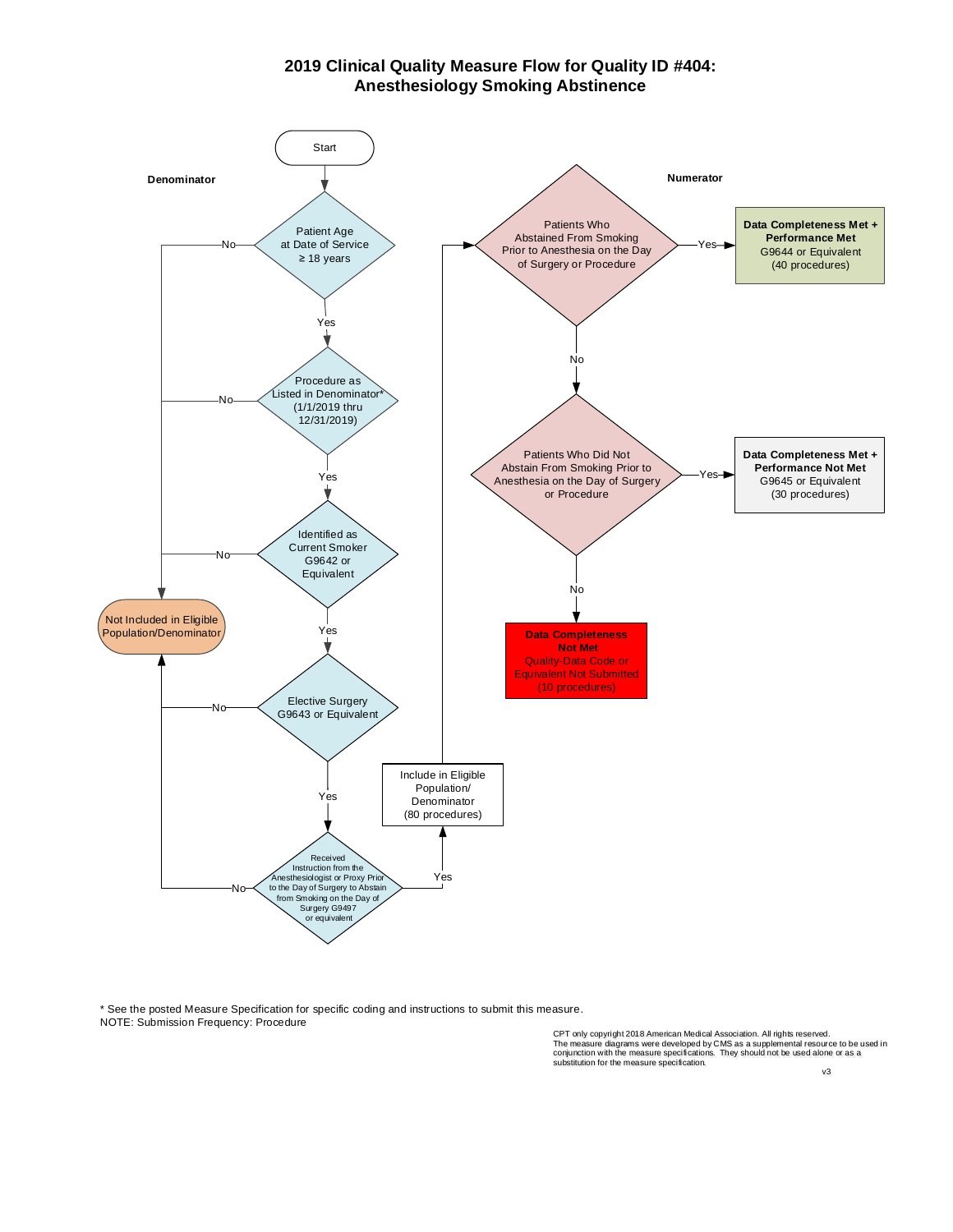## **2019 Clinical Quality Measure Flow for Quality ID #404: Anesthesiology Smoking Abstinence**

|                                                                                                                                                                                                               | <b>SAMPLE CALCULATIONS:</b>                |  |
|---------------------------------------------------------------------------------------------------------------------------------------------------------------------------------------------------------------|--------------------------------------------|--|
| Data Completeness=<br>Performance Met (a=40 procedures) + Performance Not Met (c= 30 procedures) =<br>$70$ procedures = $87.50\%$<br>Eligible Population / Denominator (d=80 procedures)<br>$= 80$ procedures |                                            |  |
| Performance Rate=<br>Performance Met (a=40 procedures)<br>$=$<br>Data Completeness Numerator (70 procedures) =                                                                                                | 40 procedures $= 57.14\%$<br>70 procedures |  |

\* See the posted Measure Specification for specific coding and instructions to submit this measure. NOTE: Submission Frequency: Procedure

easure.<br>CPT only copyright 2018 American Medical Association. All rights reserved.<br>The measure diagrams were developed by CMS as a supplemental resource to be used in<br>conjunction with the measure specification.<br>substitutio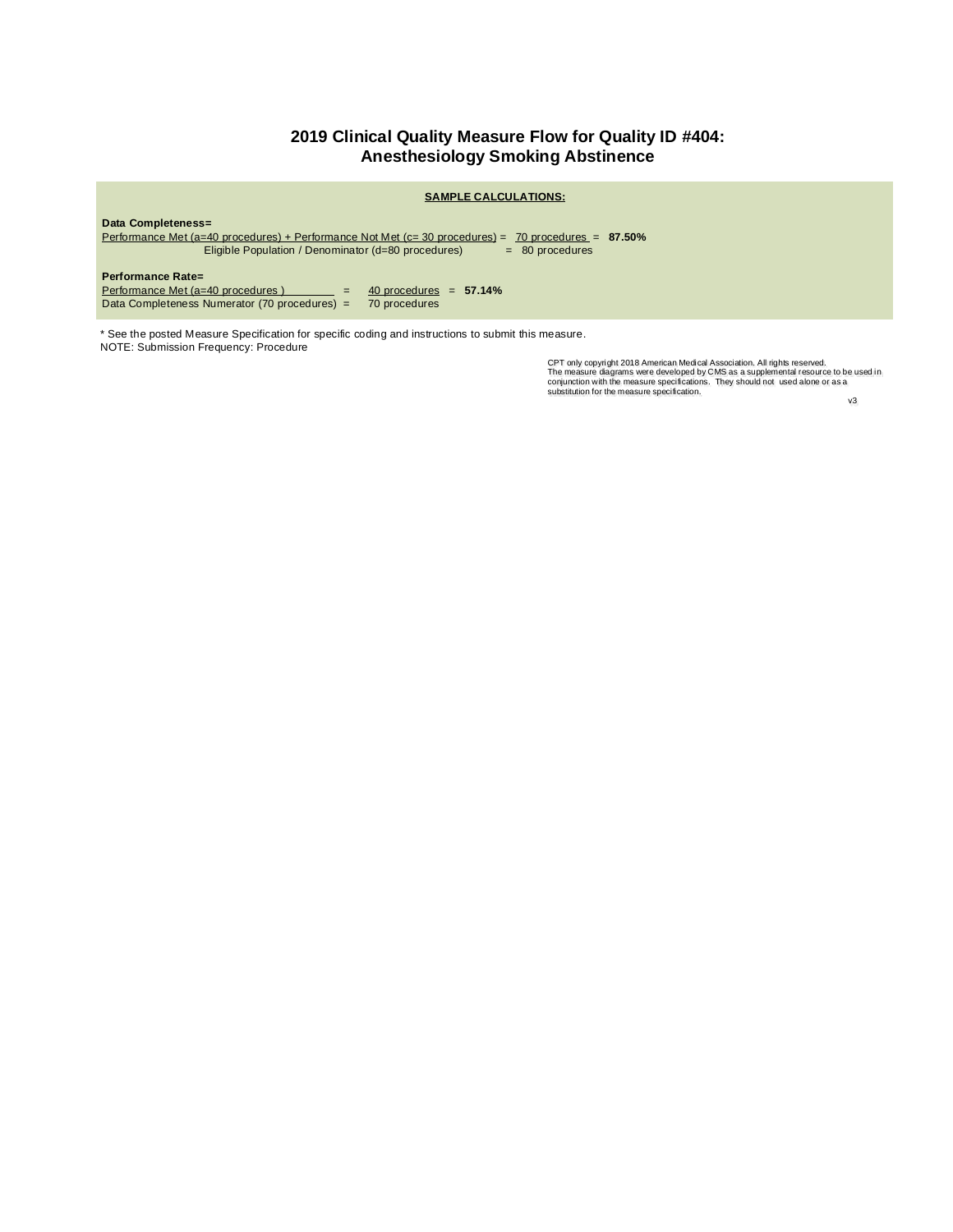# **2019 Clinical Quality Measure Flow Narrative for Quality ID #404: Anesthesiology Smoking Abstinence**

Please refer to the specific section of the Measure Specification to identify the denominator and numerator information for use in submitting this Individual Specification.

- 1. Start with Denominator
- 2. Check Patient Age:
	- a. If Patient Age is greater than or equal to 18 Years on Date of Service equals No, do not include in Eligible Population. Stop Processing.
	- b. If Patient Age is greater than or equal to 18 Years on Date of Service equals, proceed to check Procedure Performed.
- 3. Check Procedure Performed:
	- a. If Procedure as Listed in the Denominator equals No, do not include in Eligible Population. Stop Processing.
	- b. If Procedure as Listed in the Denominator equals Yes, proceed to check Identified as Current Smoker.
- 4. Check Identified as Current Smoker:
	- a. If Identified as Current Smoker equals No, do not include in Eligible Population. Stop Processing.
	- b. If Identified as Current Smoker equals Yes, proceed to check Elective Surgery.
- 5. Check Elective Surgery:
	- a. If Elective Surgery equals No, do not include in Eligible Population. Stop Processing.
	- b. If Elective Surgery equals Yes, proceed to check Received Instruction from the Anesthesiologist or Proxy Prior to the Day of Surgery to Abstain from Smoking on the Day of Surgery.
- 6. Check Received Instruction from the Anesthesiologist or Proxy Prior to the Day of Surgery to Abstain from Smoking on the Day of Surgery.
	- a. If Received Instruction from the Anesthesiologist or Proxy Prior to the Day of Surgery to Abstain from Smoking on the Day of Surgery equals No, do not include in Eligible Population. Stop Processing.
	- b. If Received Instruction from the Anesthesiologist or Proxy Prior to the Day of Surgery to Abstain from Smoking on the Day of Surgery equals Yes, include in Eligible Population.
- 7. Denominator Population:
	- a. Denominator Population is all Eligible Procedures in the Denominator. Denominator is represented as Denominator in the Sample Calculation listed at the end of this document. Letter d equals 80 procedures in the Sample Calculation.
- 8. Start Numerator
- 9. Check Patients Who Abstained From Smoking Prior to Anesthesia on the Day of Surgery or Procedure:
	- a. If Patients Who Abstained From Smoking Prior to Anesthesia on the Day of Surgery or Procedure equals Yes, include in Data Completeness Met and Performance Met.
	- b. Data Completeness Met and Performance Met letter is represented in the Data Completeness and Performance Rate in the Sample Calculation listed at the end of this document. Letter a equals 40 procedures in the Sample Calculation.